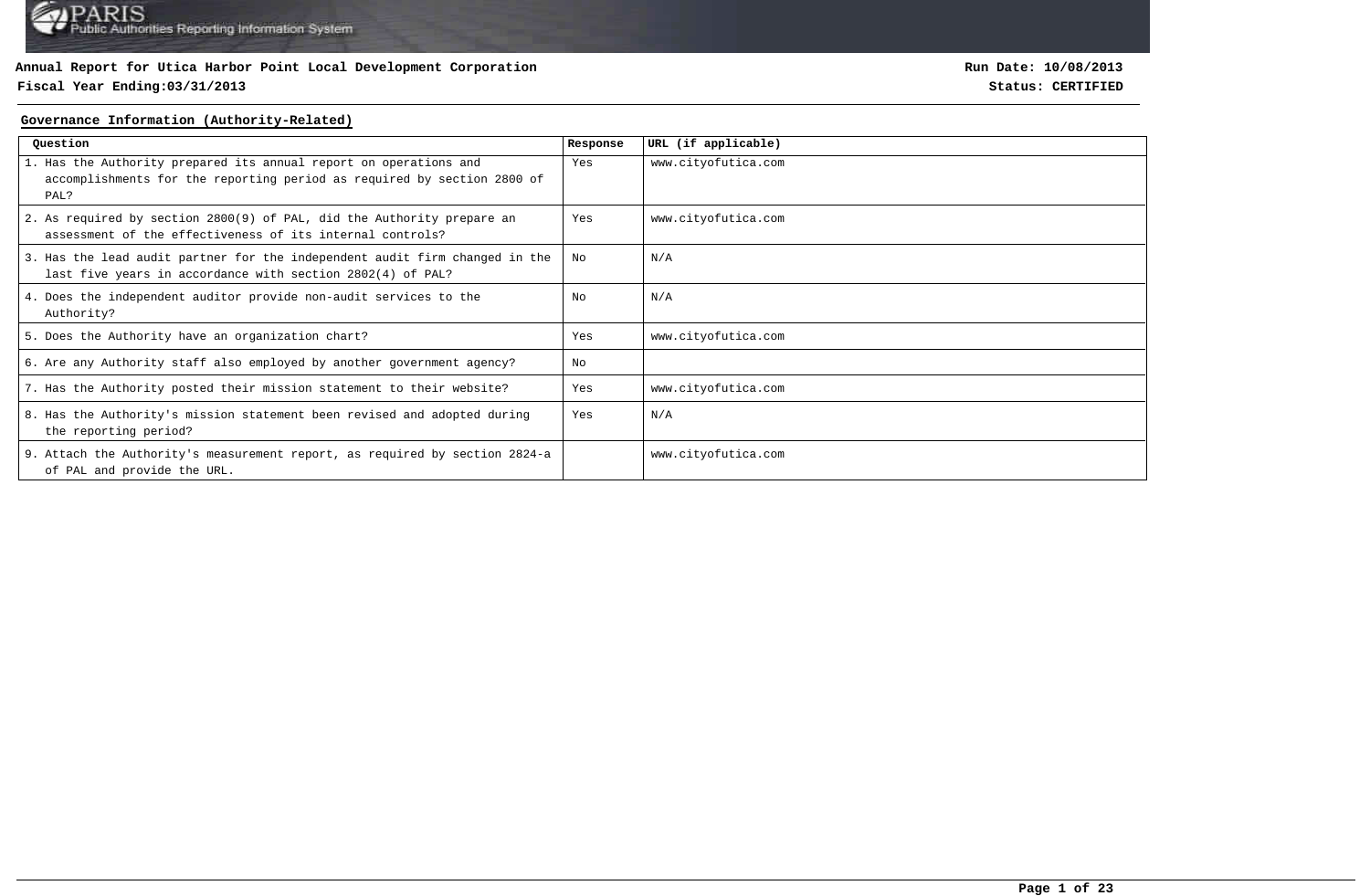## **Fiscal Year Ending:03/31/2013 Status: CERTIFIED**

### **Governance Information (Board-Related)**

| Question                                                                                                                                                   | Response | URL                 |
|------------------------------------------------------------------------------------------------------------------------------------------------------------|----------|---------------------|
| 1. Has the Board established a Governance Committee in accordance with Section 2824(7) Yes<br>of PAL?                                                      |          | N/A                 |
| 2. Has the Board established an Audit Committee in accordance with Section 2824(4) of<br>PAL?                                                              | Yes      | N/A                 |
| 3. Has the Board established Finance Committee in accordance with Section 2824(8) of<br>PAL?                                                               | Yes      | N/A                 |
| 4. Provide a URL link where a list of Board committees can be found (including the<br>name of the committee and the date established):                     |          | www.cityofutica.com |
| 5. Does the majority of the Board meet the independence requirements of Section<br>2825(2) of PAL?                                                         | Yes      | N/A                 |
| 6. Provide a URL link to the minutes of the Board and committee meetings held during<br>the covered fiscal year                                            |          | www.cityofutica.com |
| 7. Has the Board adopted bylaws and made them available to Board members and staff?                                                                        | Yes      | www.cityofutica.com |
| 8. Has the Board adopted a code of ethics for Board members and staff?                                                                                     | Yes      | www.cityofutica.com |
| 9. Does the Board review and monitor the Authority's implementation of financial and<br>management controls?                                               | Yes      | N/A                 |
| 10. Does the Board execute direct oversight of the CEO and management in accordance<br>with Section 2824(1) of PAL?                                        | Yes      | N/A                 |
| 11. Has the Board adopted policies for the following in accordance with Section 2824(1)<br>of PAL?                                                         |          |                     |
| Salary and Compensation                                                                                                                                    | Yes      | N/A                 |
| Time and Attendance                                                                                                                                        | Yes      | N/A                 |
| Whistleblower Protection                                                                                                                                   | Yes      | N/A                 |
| Defense and Indemnification of Board Members                                                                                                               | Yes      | N/A                 |
| 12. Has the Board adopted a policy prohibiting the extension of credit to Board members Yes<br>and staff in accordance with Section 2824(5) of PAL?        |          | N/A                 |
| 13. Are the Authority's Board members, officers, and staff required to submit financial Yes<br>disclosure forms in accordance with Section 2825(3) of PAL? |          | N/A                 |
| 14. Was a performance evaluation of the board completed?                                                                                                   | No       | N/A                 |
| 15. Was compensation paid by the Authority made in accordance with employee or union<br>contracts?                                                         | No       | N/A                 |
| 16. Has the board adopted a conditional/additional compensation policy governing all<br>employees?                                                         | No       |                     |
|                                                                                                                                                            |          |                     |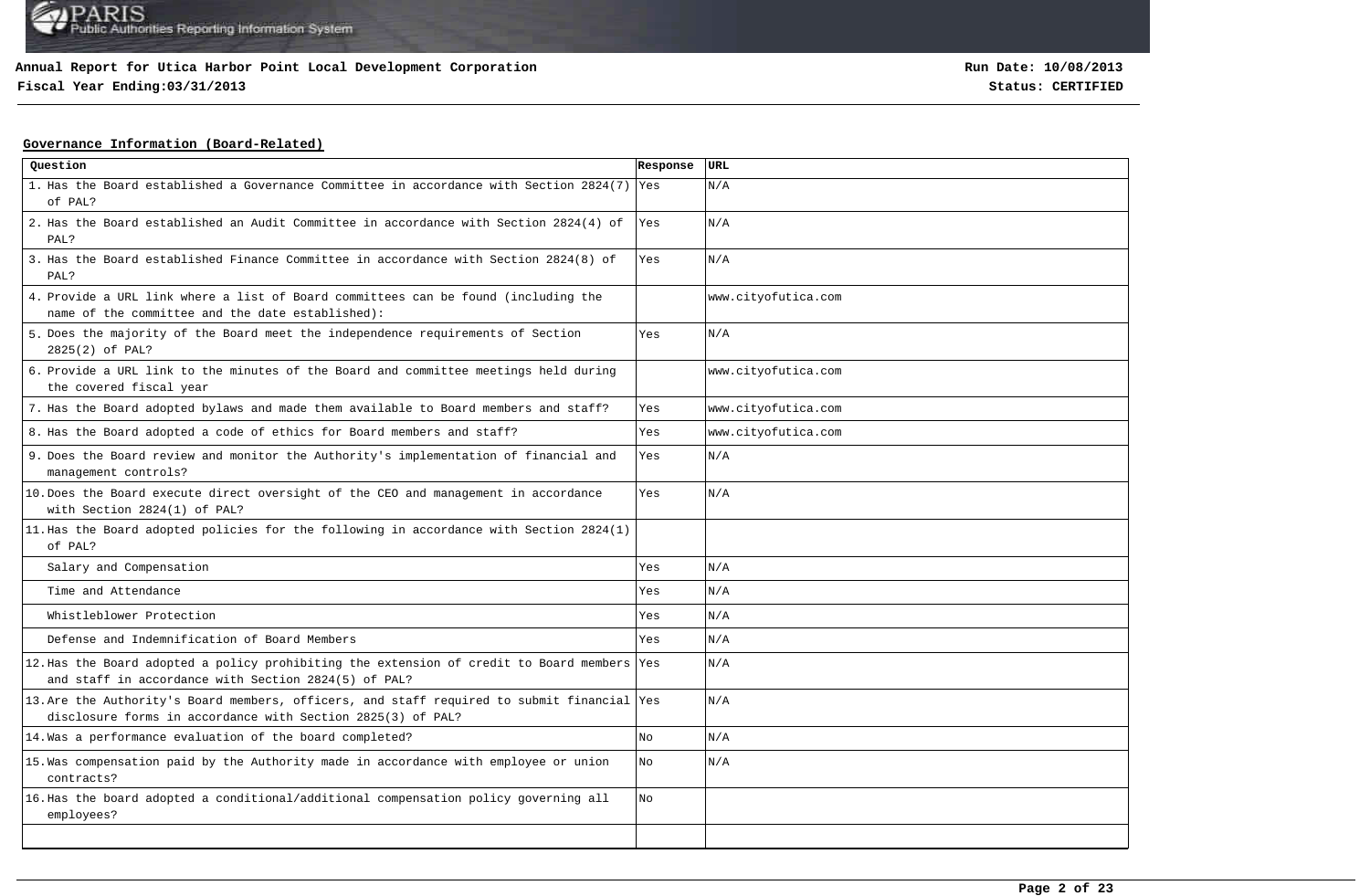### **Annual Report for Utica Harbor Point Local Development Corporation**

## **Fiscal Year Ending:03/31/2013 Status: CERTIFIED**

| Board of Directors Listing                                                                               |                       |                                                                                                          |                        |
|----------------------------------------------------------------------------------------------------------|-----------------------|----------------------------------------------------------------------------------------------------------|------------------------|
| Name                                                                                                     | Brown-DePass, Mary    | Name                                                                                                     | Gilroy, Jr., Vincent J |
| Chair of Board                                                                                           | No                    | Chair of Board                                                                                           | Yes                    |
| If yes, Chair designated By.                                                                             |                       | If yes, Chair designated By.                                                                             | Local                  |
| Term Start Date                                                                                          | 01/02/2012            | Term Start Date                                                                                          | 01/02/2012             |
| Term Expiration Date                                                                                     | Pleasure of Authority | Term Expiration Date                                                                                     | Pleasure of Authority  |
| Title                                                                                                    |                       | Title                                                                                                    |                        |
| Has the Board member appointed<br>a designee?                                                            |                       | Has the Board member appointed<br>a designee?                                                            |                        |
| Designee Name                                                                                            |                       | Designee Name                                                                                            |                        |
| Ex-officio                                                                                               | No                    | Ex-officio                                                                                               | No                     |
| Nominated By                                                                                             | Local                 | Nominated By                                                                                             | Local                  |
| Appointed By                                                                                             | Local                 | Appointed By                                                                                             | Local                  |
| Confirmed by Senate?                                                                                     |                       | Confirmed by Senate?                                                                                     |                        |
| Has the Board member/designee<br>signed the acknowledgement of<br>fiduciary duty?                        | Yes                   | Has the Board member/designee<br>signed the acknowledgement of<br>fiduciary duty?                        | Yes                    |
| Complied with training<br>requirement of<br>Section 2824?                                                | No                    | Complied with training<br>requirement of<br>Section 2824?                                                | Yes                    |
| Does the Board<br>member/designee also hold an<br>elected or appointed State gove                        | No                    | Does the Board<br>member/designee also hold an<br>elected or appointed State gove                        | No                     |
| Does the Board<br>member/designee also hold an<br>elected or appointed municipal<br>government position? | No                    | Does the Board<br>member/designee also hold an<br>elected or appointed municipal<br>government position? | No                     |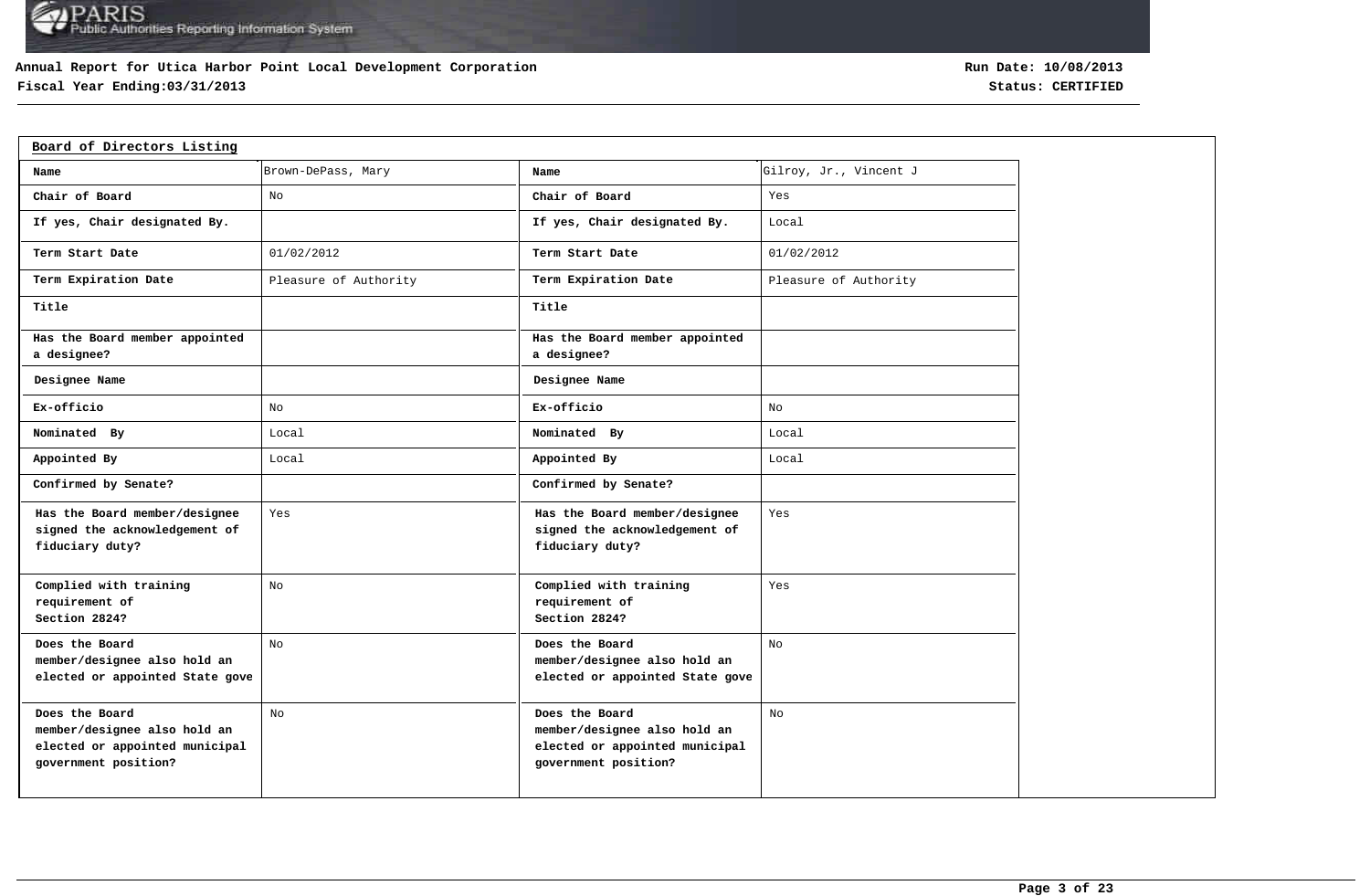### **Annual Report for Utica Harbor Point Local Development Corporation**

## **Fiscal Year Ending:03/31/2013 Status: CERTIFIED**

| Board of Directors Listing                                                                               |                       |                                                                                                          |                       |
|----------------------------------------------------------------------------------------------------------|-----------------------|----------------------------------------------------------------------------------------------------------|-----------------------|
| Name                                                                                                     | Salatino, Chris       | Name                                                                                                     | Donovan, Patrick      |
| Chair of Board                                                                                           | No                    | Chair of Board                                                                                           | No                    |
| If yes, Chair designated By.                                                                             |                       | If yes, Chair designated By.                                                                             |                       |
| Term Start Date                                                                                          | 01/02/2012            | Term Start Date                                                                                          | 01/02/2012            |
| Term Expiration Date                                                                                     | Pleasure of Authority | Term Expiration Date                                                                                     | Pleasure of Authority |
| Title                                                                                                    |                       | Title                                                                                                    |                       |
| Has the Board member appointed<br>a designee?                                                            |                       | Has the Board member appointed<br>a designee?                                                            |                       |
| Designee Name                                                                                            |                       | Designee Name                                                                                            |                       |
| Ex-officio                                                                                               | No                    | Ex-officio                                                                                               | No                    |
| Nominated By                                                                                             | Local                 | Nominated By                                                                                             | Local                 |
| Appointed By                                                                                             | Local                 | Appointed By                                                                                             | Local                 |
| Confirmed by Senate?                                                                                     |                       | Confirmed by Senate?                                                                                     |                       |
| Has the Board member/designee<br>signed the acknowledgement of<br>fiduciary duty?                        | Yes                   | Has the Board member/designee<br>signed the acknowledgement of<br>fiduciary duty?                        | Yes                   |
| Complied with training<br>requirement of<br>Section 2824?                                                | No                    | Complied with training<br>requirement of<br>Section 2824?                                                | No                    |
| Does the Board<br>member/designee also hold an<br>elected or appointed State gove                        | No                    | Does the Board<br>member/designee also hold an<br>elected or appointed State gove                        | No                    |
| Does the Board<br>member/designee also hold an<br>elected or appointed municipal<br>government position? | No                    | Does the Board<br>member/designee also hold an<br>elected or appointed municipal<br>government position? | No                    |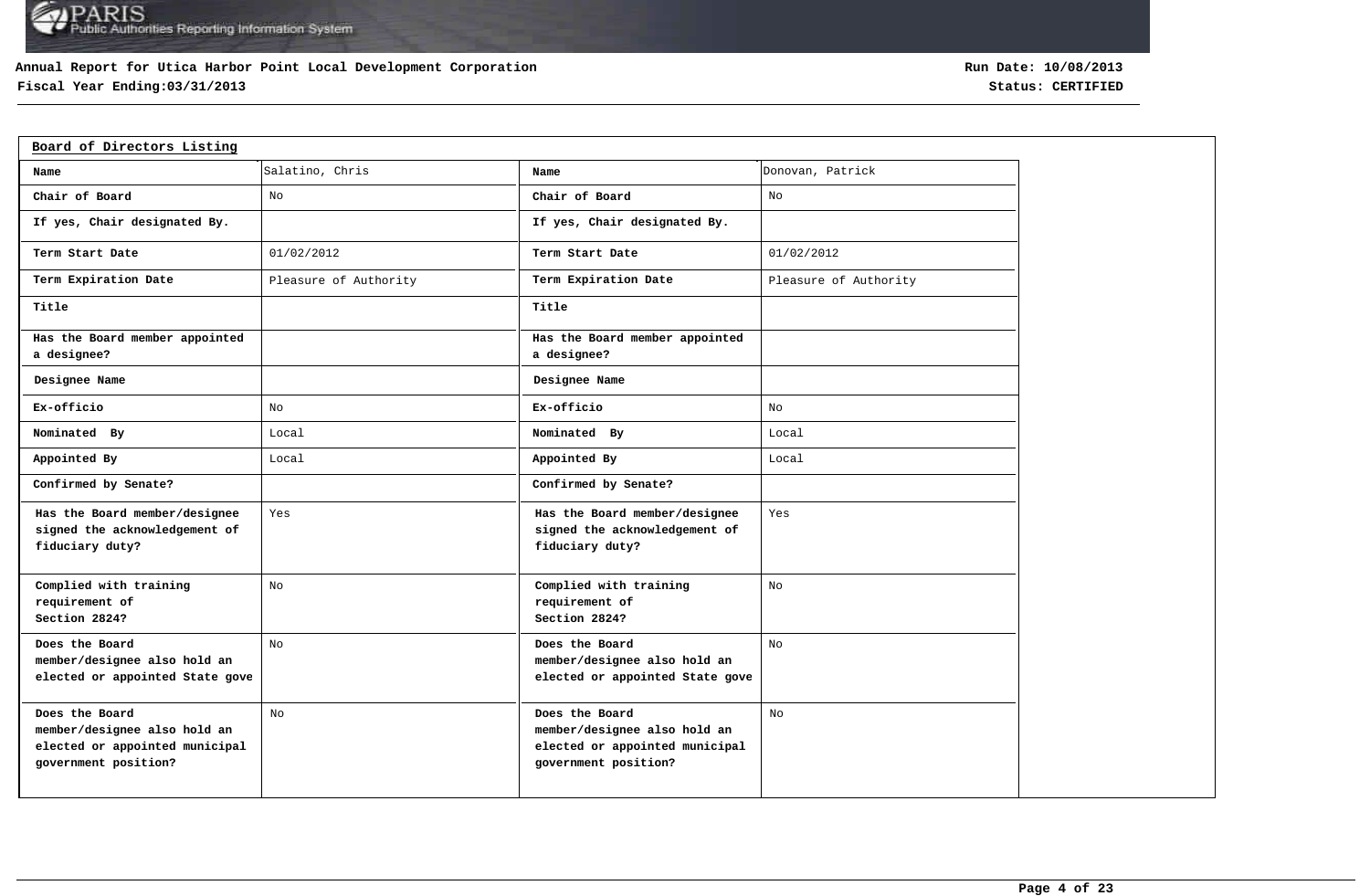### **Annual Report for Utica Harbor Point Local Development Corporation**

## **Fiscal Year Ending:03/31/2013 Status: CERTIFIED**

| Board of Directors Listing                                                                               |                       |                                                                                                          |                          |
|----------------------------------------------------------------------------------------------------------|-----------------------|----------------------------------------------------------------------------------------------------------|--------------------------|
| Name                                                                                                     | Bucciero, Edward      | Name                                                                                                     | Colosimo-Testa, Samantha |
| Chair of Board                                                                                           | No                    | Chair of Board                                                                                           | No                       |
| If yes, Chair designated By.                                                                             |                       | If yes, Chair designated By.                                                                             |                          |
| Term Start Date                                                                                          | 01/02/2012            | Term Start Date                                                                                          | 01/02/2012               |
| Term Expiration Date                                                                                     | Pleasure of Authority | Term Expiration Date                                                                                     | Ex-Officio               |
| Title                                                                                                    |                       | Title                                                                                                    | Member                   |
| Has the Board member appointed<br>a designee?                                                            |                       | Has the Board member appointed<br>a designee?                                                            | No                       |
| Designee Name                                                                                            |                       | Designee Name                                                                                            |                          |
| Ex-officio                                                                                               | No                    | Ex-officio                                                                                               | Yes                      |
| Nominated By                                                                                             | Local                 | Nominated By                                                                                             | Local                    |
| Appointed By                                                                                             | Local                 | Appointed By                                                                                             | Local                    |
| Confirmed by Senate?                                                                                     |                       | Confirmed by Senate?                                                                                     |                          |
| Has the Board member/designee<br>signed the acknowledgement of<br>fiduciary duty?                        | Yes                   | Has the Board member/designee<br>signed the acknowledgement of<br>fiduciary duty?                        | Yes                      |
| Complied with training<br>requirement of<br>Section 2824?                                                | No                    | Complied with training<br>requirement of<br>Section 2824?                                                | No                       |
| Does the Board<br>member/designee also hold an<br>elected or appointed State gove                        | No                    | Does the Board<br>member/designee also hold an<br>elected or appointed State gove                        | No                       |
| Does the Board<br>member/designee also hold an<br>elected or appointed municipal<br>government position? | No                    | Does the Board<br>member/designee also hold an<br>elected or appointed municipal<br>government position? | No                       |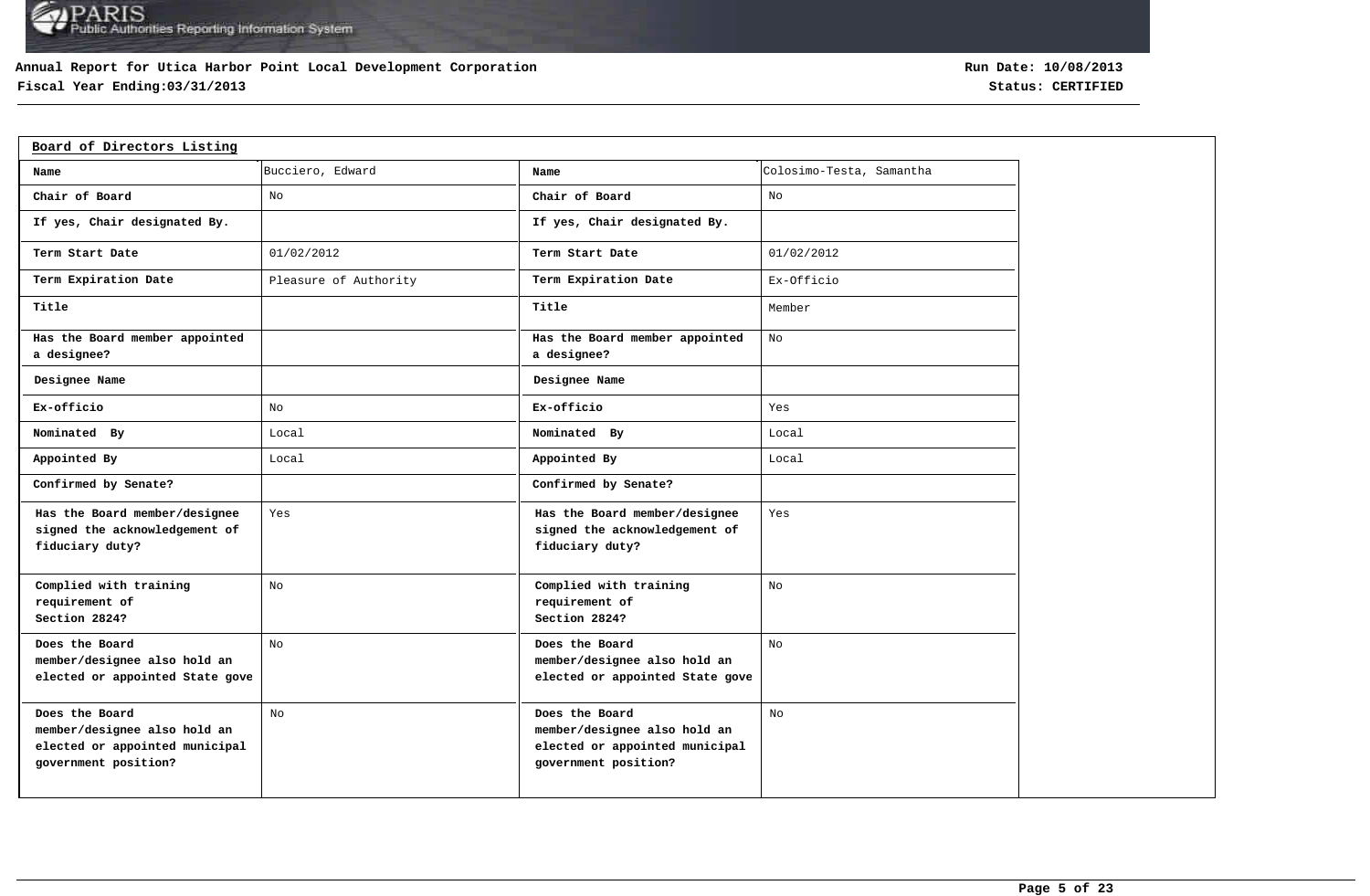### **Annual Report for Utica Harbor Point Local Development Corporation**

## **Fiscal Year Ending:03/31/2013 Status: CERTIFIED**

| Board of Directors Listing                                                                               |              |                                                                                                          |               |
|----------------------------------------------------------------------------------------------------------|--------------|----------------------------------------------------------------------------------------------------------|---------------|
| Name                                                                                                     | Dimeo, Steve | Name                                                                                                     | Thomas, Brian |
| Chair of Board                                                                                           | No           | Chair of Board                                                                                           | No            |
| If yes, Chair designated By.                                                                             |              | If yes, Chair designated By.                                                                             |               |
| Term Start Date                                                                                          | 01/02/2012   | Term Start Date                                                                                          | 01/02/2012    |
| Term Expiration Date                                                                                     | Ex-Officio   | Term Expiration Date                                                                                     | Ex-Officio    |
| Title                                                                                                    | Member       | Title                                                                                                    | Member        |
| Has the Board member appointed<br>a designee?                                                            | No           | Has the Board member appointed<br>a designee?                                                            | No            |
| Designee Name                                                                                            |              | Designee Name                                                                                            |               |
| Ex-officio                                                                                               | Yes          | Ex-officio                                                                                               | Yes           |
| Nominated By                                                                                             | Local        | Nominated By                                                                                             | Local         |
| Appointed By                                                                                             | Local        | Appointed By                                                                                             | Local         |
| Confirmed by Senate?                                                                                     |              | Confirmed by Senate?                                                                                     |               |
| Has the Board member/designee<br>signed the acknowledgement of<br>fiduciary duty?                        | Yes          | Has the Board member/designee<br>signed the acknowledgement of<br>fiduciary duty?                        | Yes           |
| Complied with training<br>requirement of<br>Section 2824?                                                | No           | Complied with training<br>requirement of<br>Section 2824?                                                | No            |
| Does the Board<br>member/designee also hold an<br>elected or appointed State gove                        | No           | Does the Board<br>member/designee also hold an<br>elected or appointed State gove                        | No            |
| Does the Board<br>member/designee also hold an<br>elected or appointed municipal<br>government position? | No           | Does the Board<br>member/designee also hold an<br>elected or appointed municipal<br>government position? | No            |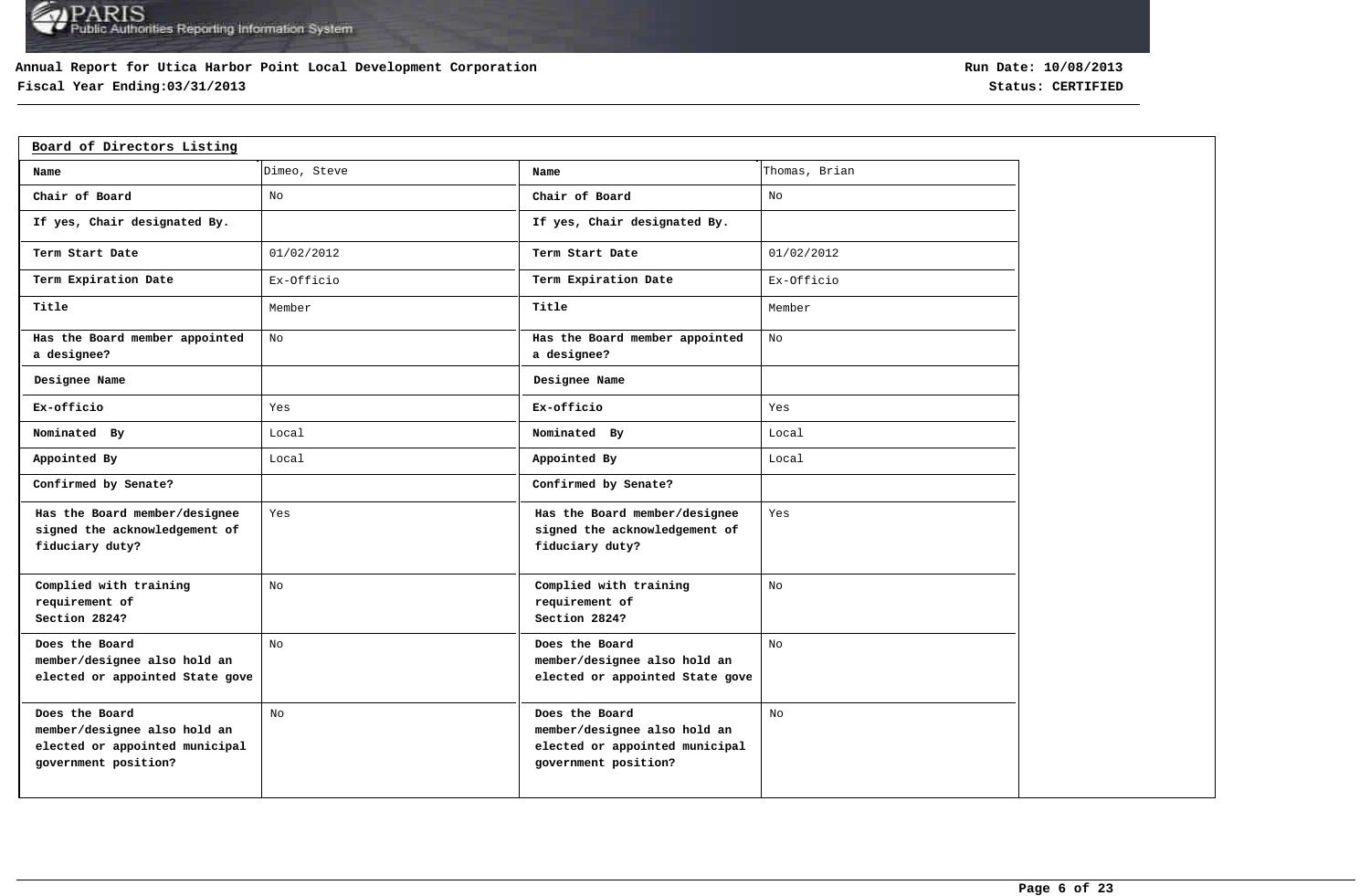### **Annual Report for Utica Harbor Point Local Development Corporation**

## **Fiscal Year Ending:03/31/2013 Status: CERTIFIED**

| Board of Directors Listing                                                                               |                       |                                                                                                          |                       |
|----------------------------------------------------------------------------------------------------------|-----------------------|----------------------------------------------------------------------------------------------------------|-----------------------|
| Name                                                                                                     | Dicks, Alicia         | Name                                                                                                     | Johnson, Joseph       |
| Chair of Board                                                                                           | No                    | Chair of Board                                                                                           | No                    |
| If yes, Chair designated By.                                                                             |                       | If yes, Chair designated By.                                                                             |                       |
| Term Start Date                                                                                          | 01/02/2012            | Term Start Date                                                                                          | 01/02/2012            |
| Term Expiration Date                                                                                     | Pleasure of Authority | Term Expiration Date                                                                                     | Pleasure of Authority |
| Title                                                                                                    |                       | Title                                                                                                    |                       |
| Has the Board member appointed<br>a designee?                                                            |                       | Has the Board member appointed<br>a designee?                                                            |                       |
| Designee Name                                                                                            |                       | Designee Name                                                                                            |                       |
| Ex-officio                                                                                               | No                    | Ex-officio                                                                                               | No                    |
| Nominated By                                                                                             | Local                 | Nominated By                                                                                             | Local                 |
| Appointed By                                                                                             | Local                 | Appointed By                                                                                             | Local                 |
| Confirmed by Senate?                                                                                     |                       | Confirmed by Senate?                                                                                     |                       |
| Has the Board member/designee<br>signed the acknowledgement of<br>fiduciary duty?                        | Yes                   | Has the Board member/designee<br>signed the acknowledgement of<br>fiduciary duty?                        | Yes                   |
| Complied with training<br>requirement of<br>Section 2824?                                                | No                    | Complied with training<br>requirement of<br>Section 2824?                                                | No                    |
| Does the Board<br>member/designee also hold an<br>elected or appointed State gove                        | No                    | Does the Board<br>member/designee also hold an<br>elected or appointed State gove                        | No                    |
| Does the Board<br>member/designee also hold an<br>elected or appointed municipal<br>government position? | No                    | Does the Board<br>member/designee also hold an<br>elected or appointed municipal<br>government position? | No                    |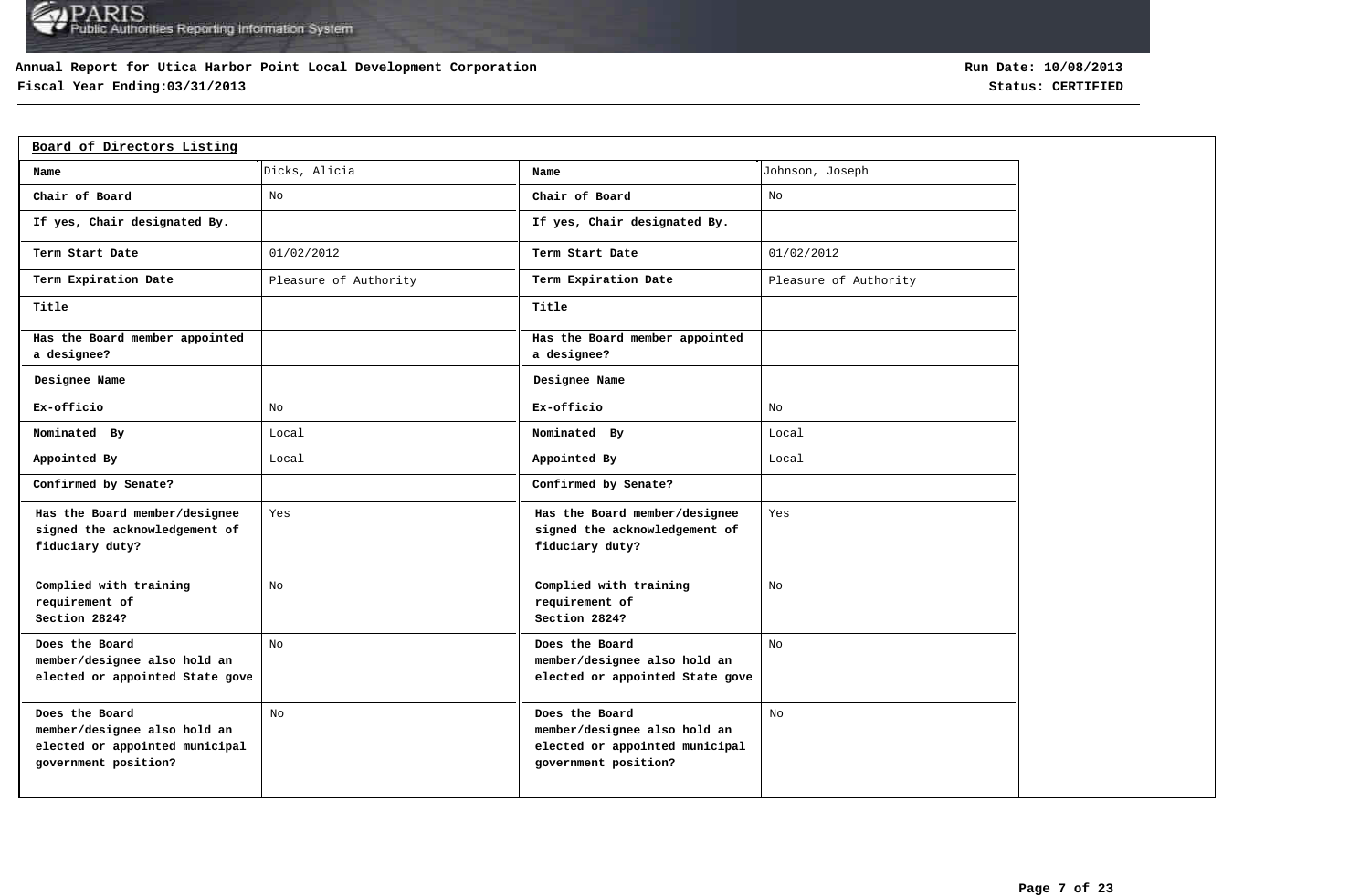**Fiscal Year Ending:03/31/2013 Status: CERTIFIED**

### **Staff Listing**

| Name | Title                                                                          | Group | Department | Union | Barga- | $ $ Full        | Exempt Base |            | Actual    | Over      | Performance Extra Pay | Other     | Total    | Individual               | If yes, Is $\parallel$ |
|------|--------------------------------------------------------------------------------|-------|------------|-------|--------|-----------------|-------------|------------|-----------|-----------|-----------------------|-----------|----------|--------------------------|------------------------|
|      |                                                                                |       |            | Name  | ining  | $l$ Time $\ell$ |             | Annualized | salary    | time      | Bonus                 | Compensa  | Compens  | also paid by the payment |                        |
|      |                                                                                |       | Subsidiary |       | Unit   | Part            |             | Salary     | paid to   | paid by   |                       | tion/Allo | $-ation$ | another                  | $ $ made by a $ $      |
|      |                                                                                |       |            |       |        | Time            |             |            | the       | Authority |                       | wances/Ad |          | entity to                | State or               |
|      |                                                                                |       |            |       |        |                 |             |            | Individua |           |                       | iustments |          | perform the              | local                  |
|      |                                                                                |       |            |       |        |                 |             |            |           |           |                       |           |          | work of the              | qovernment             |
|      |                                                                                |       |            |       |        |                 |             |            |           |           |                       |           |          | Authority                |                        |
|      | This authority has indicated that it has no staff during the reporting period. |       |            |       |        |                 |             |            |           |           |                       |           |          |                          |                        |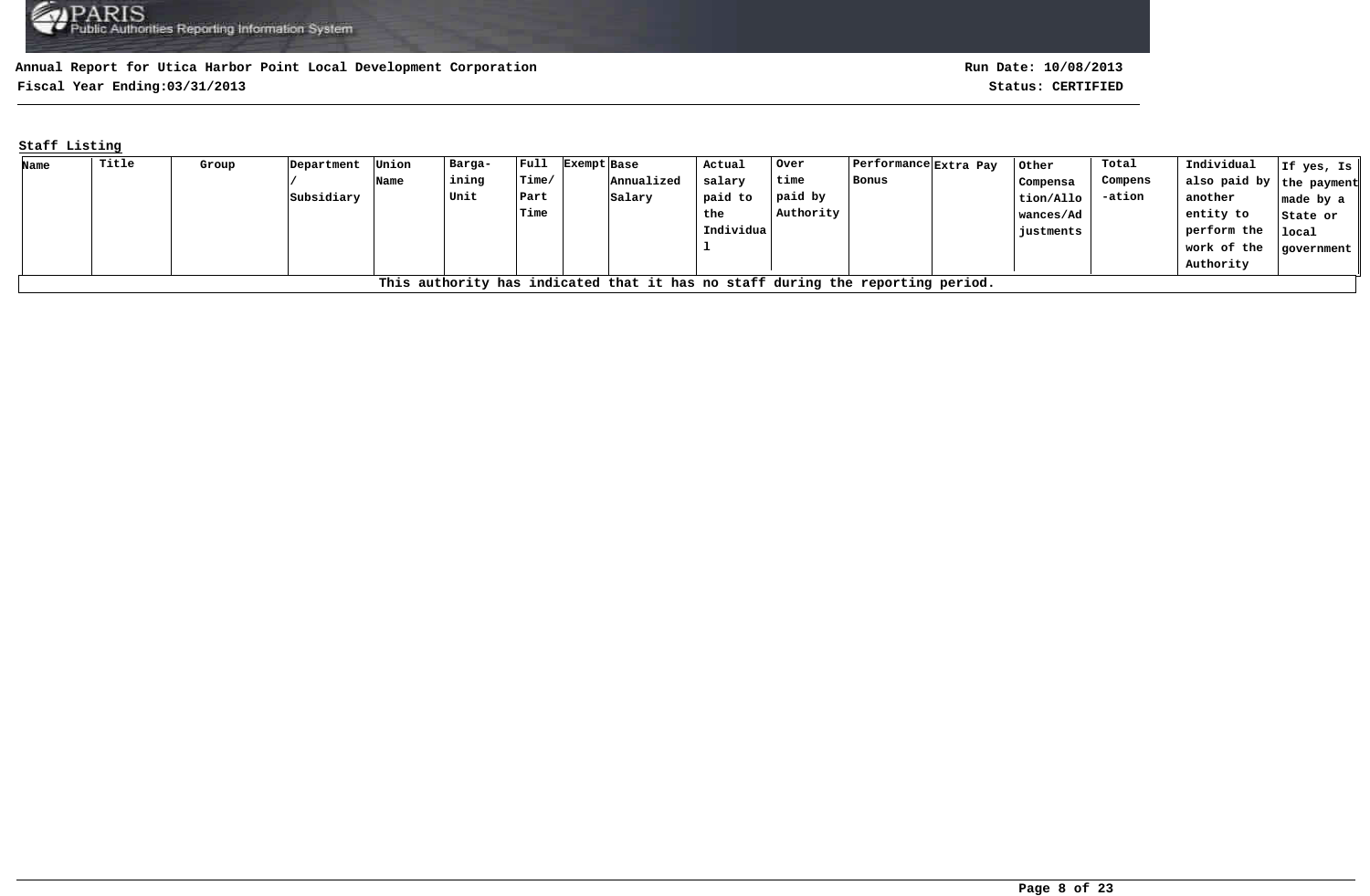**Fiscal Year Ending:03/31/2013 Status: CERTIFIED**

### **Benefit Information**

During the fiscal year, did the Authority continue to pay for any of the above mentioned benefits for

### **Board Members**

| Name      | Title     | Severance | Payment | Club    | Use of    | Personal | Auto Transpo- | Housing | Spousal / | Tuition Multi- |         | None        | Other |
|-----------|-----------|-----------|---------|---------|-----------|----------|---------------|---------|-----------|----------------|---------|-------------|-------|
|           |           | Package   | for     | Member- | Corporate | Loans    | rtation       | Allow-  | Dependent | Assist-        | Year    | of          |       |
|           |           |           | Unused  | ships   | Credit    |          |               | ance    | Life      | ance           | Employ- | These       |       |
|           |           |           | Leave   |         | Cards     |          |               |         | Insurance |                | ment    | Benefits    |       |
| Brown-    | Board of  |           |         |         |           |          |               |         |           |                |         | $\mathbf X$ |       |
| DePass,   | Directors |           |         |         |           |          |               |         |           |                |         |             |       |
| Mary      |           |           |         |         |           |          |               |         |           |                |         |             |       |
| Dicks,    | Board of  |           |         |         |           |          |               |         |           |                |         | $\mathbf X$ |       |
| Alicia    | Directors |           |         |         |           |          |               |         |           |                |         |             |       |
| Colosimo- | Board of  |           |         |         |           |          |               |         |           |                |         | $\mathbf X$ |       |
| Testa,    | Directors |           |         |         |           |          |               |         |           |                |         |             |       |
| Samantha  |           |           |         |         |           |          |               |         |           |                |         |             |       |
| Dimeo,    | Board of  |           |         |         |           |          |               |         |           |                |         | X           |       |
| Steve     | Directors |           |         |         |           |          |               |         |           |                |         |             |       |
| Thomas,   | Board of  |           |         |         |           |          |               |         |           |                |         | X           |       |
| Brian     | Directors |           |         |         |           |          |               |         |           |                |         |             |       |
| Gilroy,   | Board of  |           |         |         |           |          |               |         |           |                |         | X           |       |
| Jr.,      | Directors |           |         |         |           |          |               |         |           |                |         |             |       |
| Vincent J |           |           |         |         |           |          |               |         |           |                |         |             |       |
| Salatino, | Board of  |           |         |         |           |          |               |         |           |                |         | Χ           |       |
| Chris     | Directors |           |         |         |           |          |               |         |           |                |         |             |       |
| Johnson,  | Board of  |           |         |         |           |          |               |         |           |                |         | $\mathbf X$ |       |
| Joseph    | Directors |           |         |         |           |          |               |         |           |                |         |             |       |
| Bucciero, | Board of  |           |         |         |           |          |               |         |           |                |         | X           |       |
| Edward    | Directors |           |         |         |           |          |               |         |           |                |         |             |       |
| Donovan,  | Board of  |           |         |         |           |          |               |         |           |                |         | $\mathbf X$ |       |
| Patrick   | Directors |           |         |         |           |          |               |         |           |                |         |             |       |

#### **Staff**

| Name | Title | Severance | Payment | Club    | Use of    | Personal | Auto Transpo-   | Housing | Spousal   | Tuition Multi- |         | None     | Other |
|------|-------|-----------|---------|---------|-----------|----------|-----------------|---------|-----------|----------------|---------|----------|-------|
|      |       | Package   | for     | Member- | Corporate | Loans    | <b>Trtation</b> | Allow-  | Dependent | Assist-        | Year    | of.      |       |
|      |       |           | Unused  | ships   | Credit    |          |                 | ance    | Life      | lance          | Employ- | These    |       |
|      |       |           | Leave   |         | Cards     |          |                 |         | Insurance |                | ment    | Benefits |       |

**No Data has been entered by the Authority for this section in PARIS**

No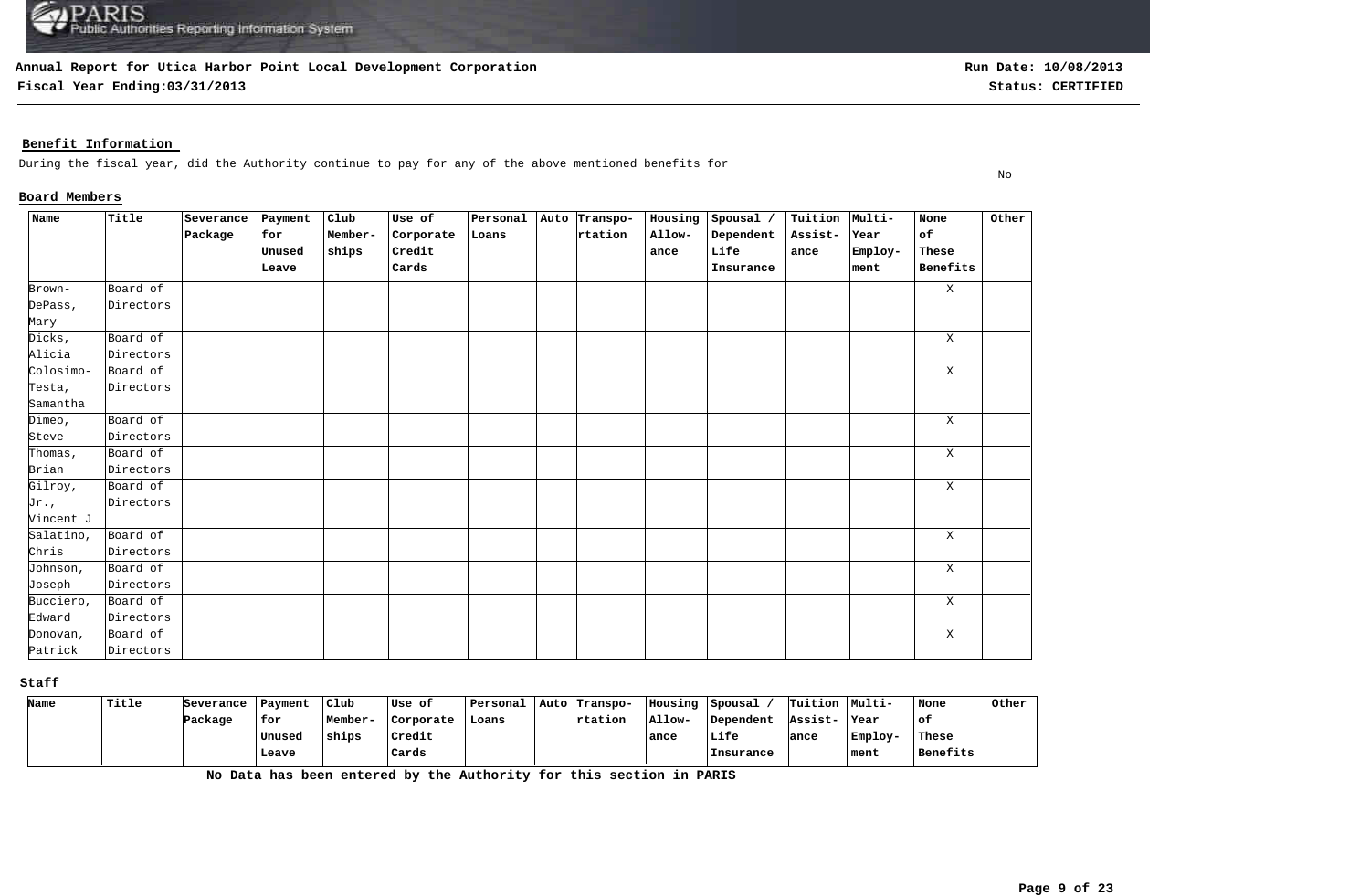#### **Annual Report for Utica Harbor Point Local Development Corporation**

#### **Fiscal Year Ending:03/31/2013 Status: CERTIFIED**

#### **Subsidiary/Component Unit Verification**

Is the list of subsidiaries, as assembled by the Office of the State Comptroller, correct? Yes Are there other subsidiaries or component units of the Authority that are active, not included in the PARIS reports submitted by this Aut No

 **Name of Subsidiary/Component Unit Status Requested Changes** 

#### **Subsidiary/Component Unit Creation**

| Name of Subsidiary/Component Unit     |                  | Establishment      | Entity Purpose |                      |
|---------------------------------------|------------------|--------------------|----------------|----------------------|
|                                       |                  | Date               |                |                      |
| Subsidiary/Component Unit Termination |                  |                    |                |                      |
| Name of Subsidiary/Component Unit     | Termination Date | Termination Reason |                | Proof of Termination |

**No Data has been entered by the Authority for this section in PARIS**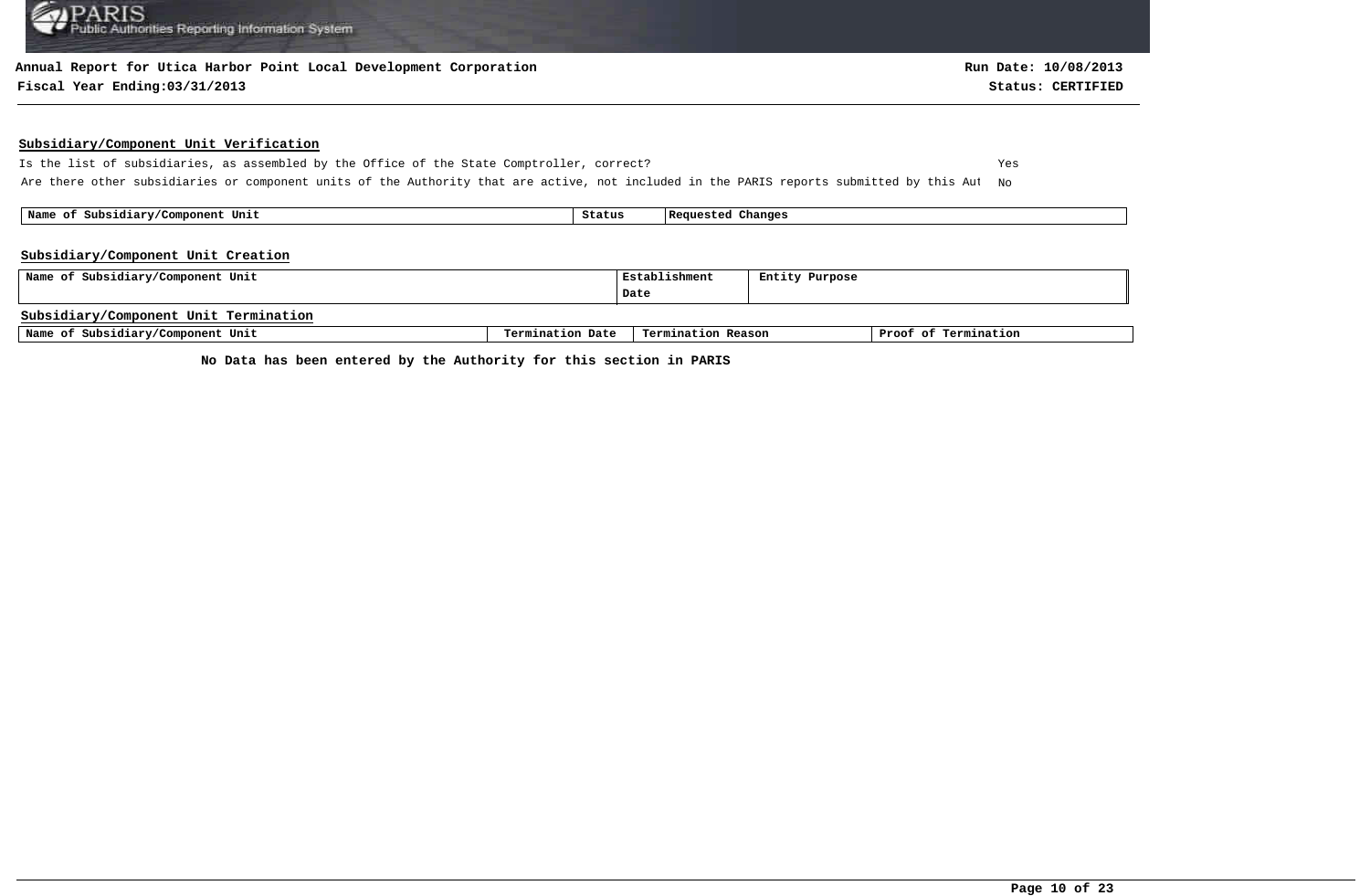**Fiscal Year Ending:03/31/2013 Status: CERTIFIED**

### **Summary Financial Information**

#### **SUMMARY STATEMENT OF NET ASSETS**

#### **Assets**

| Cash and cash equivalents              | \$0.01 |
|----------------------------------------|--------|
| Investments                            | \$0    |
| Receivables, net                       | \$0\$  |
| Other assets                           | \$0\$  |
| Total Current Assets                   | \$0.01 |
| Noncurrent Assets                      |        |
| Restricted cash and investments        | \$0    |
| Long-term receivables, net             | \$0    |
| Other assets                           | \$0    |
| Capital Assets                         |        |
| Land and other nondepreciable property | \$0    |
| Buildings and equipment                | \$0    |
| Infrastructure                         | \$0    |
| Accumulated depreciation               | \$0    |
| Net Capital Assets                     | \$0    |
| Total Noncurrent Assets                | \$0    |
| Total Assets                           | \$0.01 |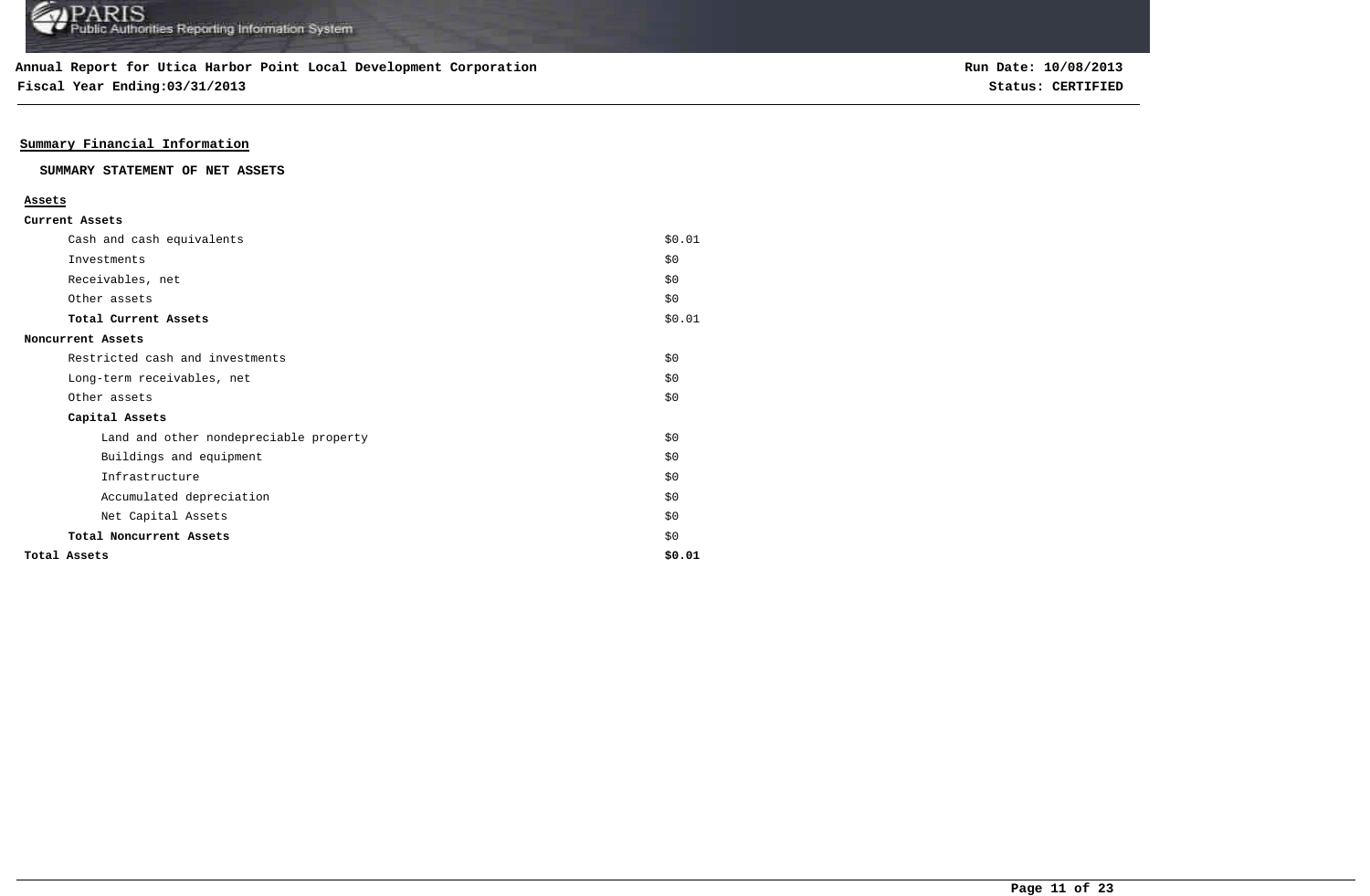**Fiscal Year Ending:03/31/2013 Status: CERTIFIED**

### **Summary Financial Information**

#### **SUMMARY STATEMENT OF NET ASSETS**

## **Liabilities**

|  | Current Liabilities |
|--|---------------------|
|--|---------------------|

|           | Accounts payable                                | \$0.01 |
|-----------|-------------------------------------------------|--------|
|           | Pension contribution payable                    | \$0    |
|           | Other post-employment benefits                  | \$0    |
|           | Accrued liabilities                             | \$0    |
|           | Deferred revenues                               | \$0    |
|           | Bonds and notes payable                         | \$0    |
|           | Other long-term obligations due within one year | \$0    |
|           | Total Current Liabilities                       | \$0.01 |
|           | Noncurrent Liabilities                          |        |
|           | Pension contribution payable                    | \$0    |
|           | Other post-employment benefits                  | \$0    |
|           | Bonds and notes payable                         | \$0    |
|           | Long Term Leases                                | \$0    |
|           | Other long-term obligations                     | \$0    |
|           | Total Noncurrent Liabilities                    | \$0    |
|           | Total Liabilities                               | \$0.01 |
|           | Net Asset (Deficit)                             |        |
| Net Asset |                                                 |        |
|           | Invested in capital assets, net of related debt | \$0    |
|           | Restricted                                      | \$0    |
|           | Unrestricted                                    | \$0    |
|           | Total Net Assets                                | \$0    |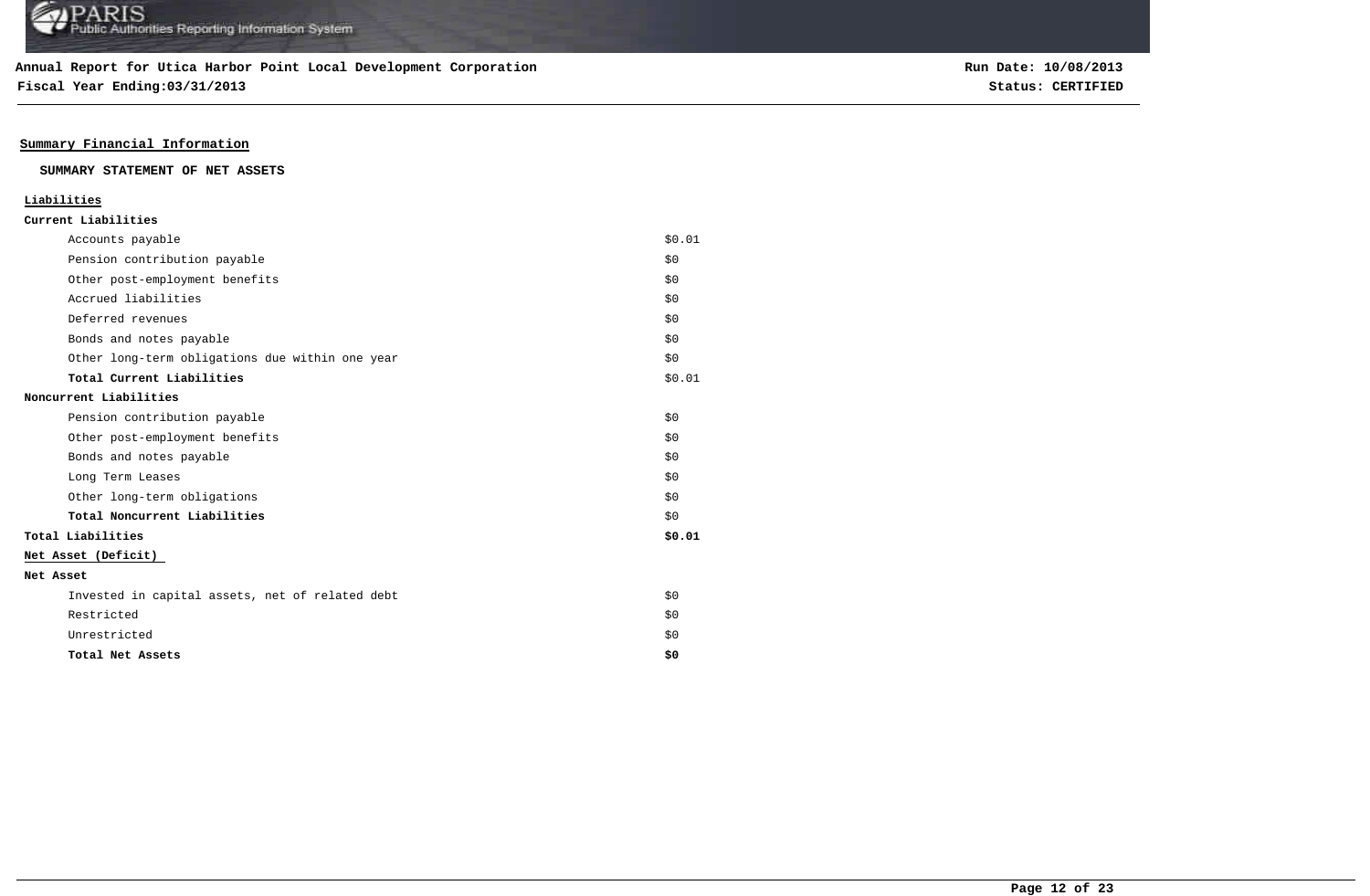### **Annual Report for Utica Harbor Point Local Development Corporation**

**Fiscal Year Ending:03/31/2013 Status: CERTIFIED**

**Run Date: 10/08/2013**

### **Summary Financial Information**

## **SUMMARY STATEMENT OF REVENUE, EXPENSES AND CHANGE IN NET ASSETS**

| Operating Revenues              |        |
|---------------------------------|--------|
| Charges for services            | \$0.01 |
| Rental & financing income       | \$0    |
| Other operating revenues        | \$0    |
| Total Operating Revenue         | \$0.01 |
| Operating Expenses              |        |
| Salaries and wages              | \$0    |
| Other employee benefits         | \$0    |
| Professional services contracts | \$0.01 |
| Supplies and materials          | \$0    |
| Depreciation & amortization     | \$0    |
| Other operating expenses        | \$0    |
| Total Operating Expenses        | \$0.01 |
| Operating Income (Loss)         | \$0    |
| Nonoperating Revenues           |        |
| Investment earnings             | \$0    |
| State subsidies/grants          | \$0    |
| Federal subsidies/grants        | \$0    |
| Municipal subsidies/grants      | \$0    |
| Public authority subsidies      | \$0    |
| Other nonoperating revenues     | \$0    |
| Total Nonoperating Revenue      | \$0    |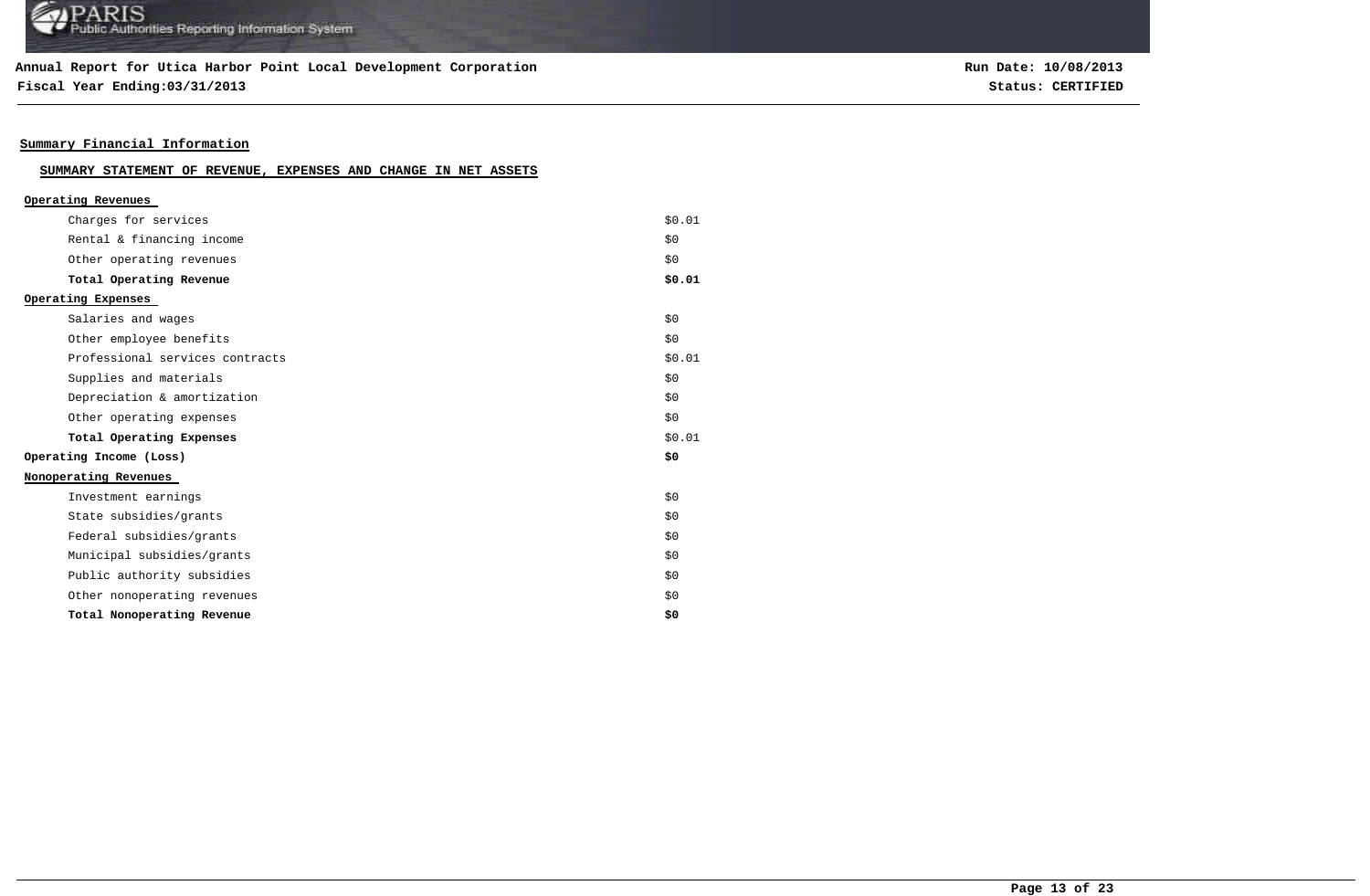**Fiscal Year Ending:03/31/2013 Status: CERTIFIED**

**Run Date: 10/08/2013**

### **Summary Financial Information**

#### **SUMMARY STATEMENT OF REVENUE, EXPENSES AND CHANGE IN NET ASSETS**

#### **Nonoperating Expenses**

| Interest and other financing charges   | \$0 |
|----------------------------------------|-----|
| Subsidies to other public authorities  | \$0 |
| Grants and donations                   | \$0 |
| Other nonoperating expenses            | \$0 |
| Total Nonoperating Expenses            | \$0 |
| Income (Loss) Before Contributions     | \$0 |
| Capital Contributions                  | \$0 |
| Change in net assets                   | \$0 |
| Net assets (deficit) beginning of year | \$0 |
| Other net assets changes               | \$0 |
| Net assets (deficit) at end of year    | \$0 |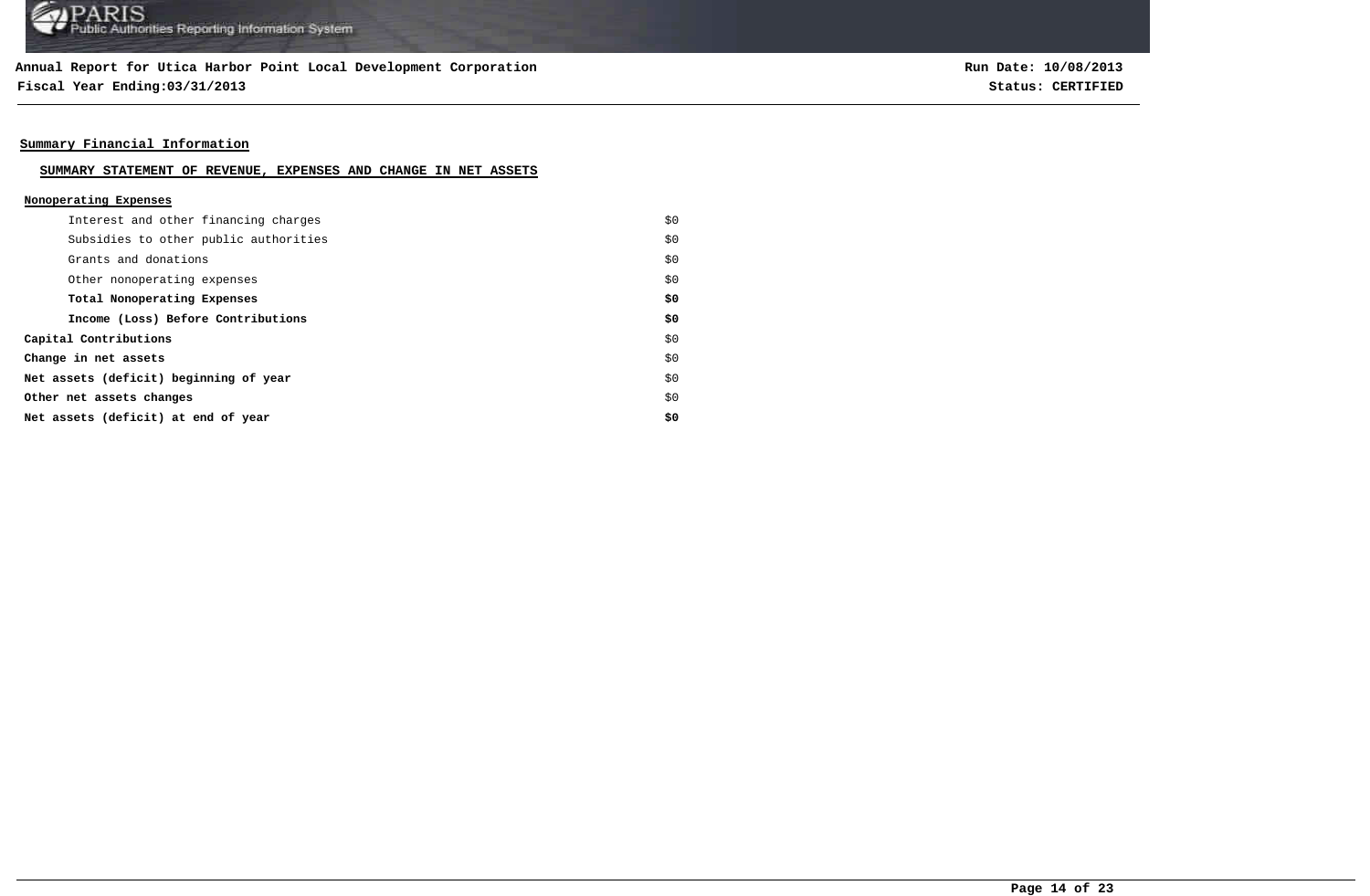## **Fiscal Year Ending:03/31/2013 Status: CERTIFIED**

#### **Current Debt**

| Question                                                                                                          | Response |
|-------------------------------------------------------------------------------------------------------------------|----------|
| 1. Did the Authority have any outstanding debt, including conduit debt, at any point during the reporting period? | No       |
| 2. If yes, has the Authority issued any debt during the reporting period?                                         |          |

#### **New Debt Issuances List by Type of Debt and Program**

**No Data has been entered by the Authority for this section in PARIS**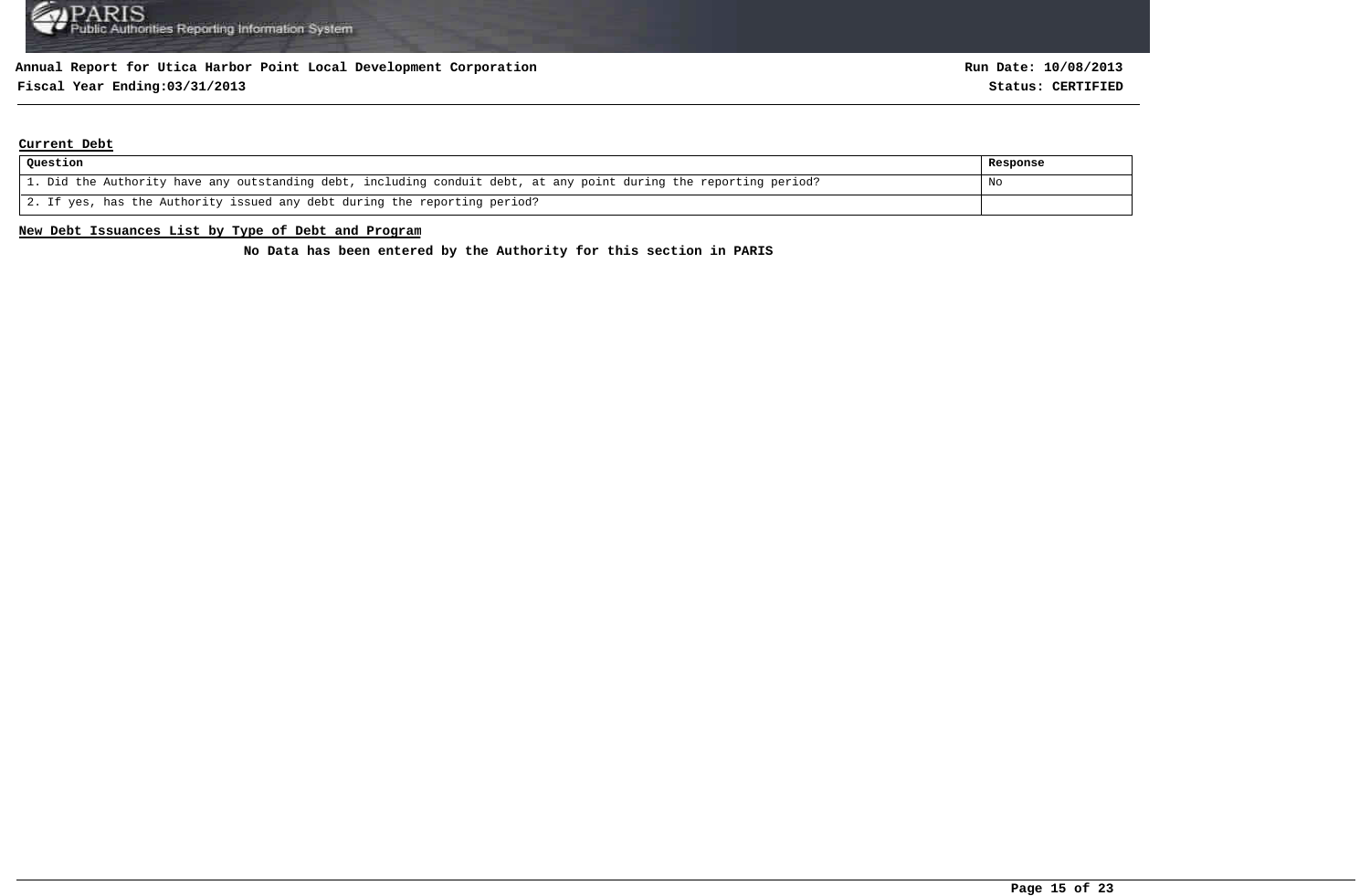

### **Fiscal Year Ending:03/31/2013 Status: CERTIFIED**

## **Schedule of Authority Debt**

| Type of Debt                             | Statutory<br>Authorization<br>$(\boldsymbol{\mathsf{S}})$ | Outstanding Start<br>of Fiscal Year<br>(\$) | New Debt<br>Issuances<br>$(\boldsymbol{\mathsf{S}})$ | Debt Retired<br>(\$) | Outstanding<br>End of<br>Fiscal Year (\$) |
|------------------------------------------|-----------------------------------------------------------|---------------------------------------------|------------------------------------------------------|----------------------|-------------------------------------------|
| State Obligation                         |                                                           |                                             |                                                      |                      |                                           |
| State Guaranteed                         |                                                           |                                             |                                                      |                      |                                           |
| State Supported                          |                                                           |                                             |                                                      |                      |                                           |
| State Contingent Obligation              |                                                           |                                             |                                                      |                      |                                           |
| State Moral Obligation                   |                                                           |                                             |                                                      |                      |                                           |
| Other State Funded                       |                                                           |                                             |                                                      |                      |                                           |
| Authority Obligation                     |                                                           |                                             |                                                      |                      |                                           |
| General Obligation                       |                                                           |                                             |                                                      |                      |                                           |
| Revenue                                  |                                                           |                                             |                                                      |                      |                                           |
| Other Non-State Funded                   |                                                           |                                             |                                                      |                      |                                           |
| Conduit                                  |                                                           |                                             |                                                      |                      |                                           |
| Conduit Debt                             |                                                           |                                             |                                                      |                      |                                           |
| Conduit Debt - Pilot Increment Financing |                                                           |                                             |                                                      |                      |                                           |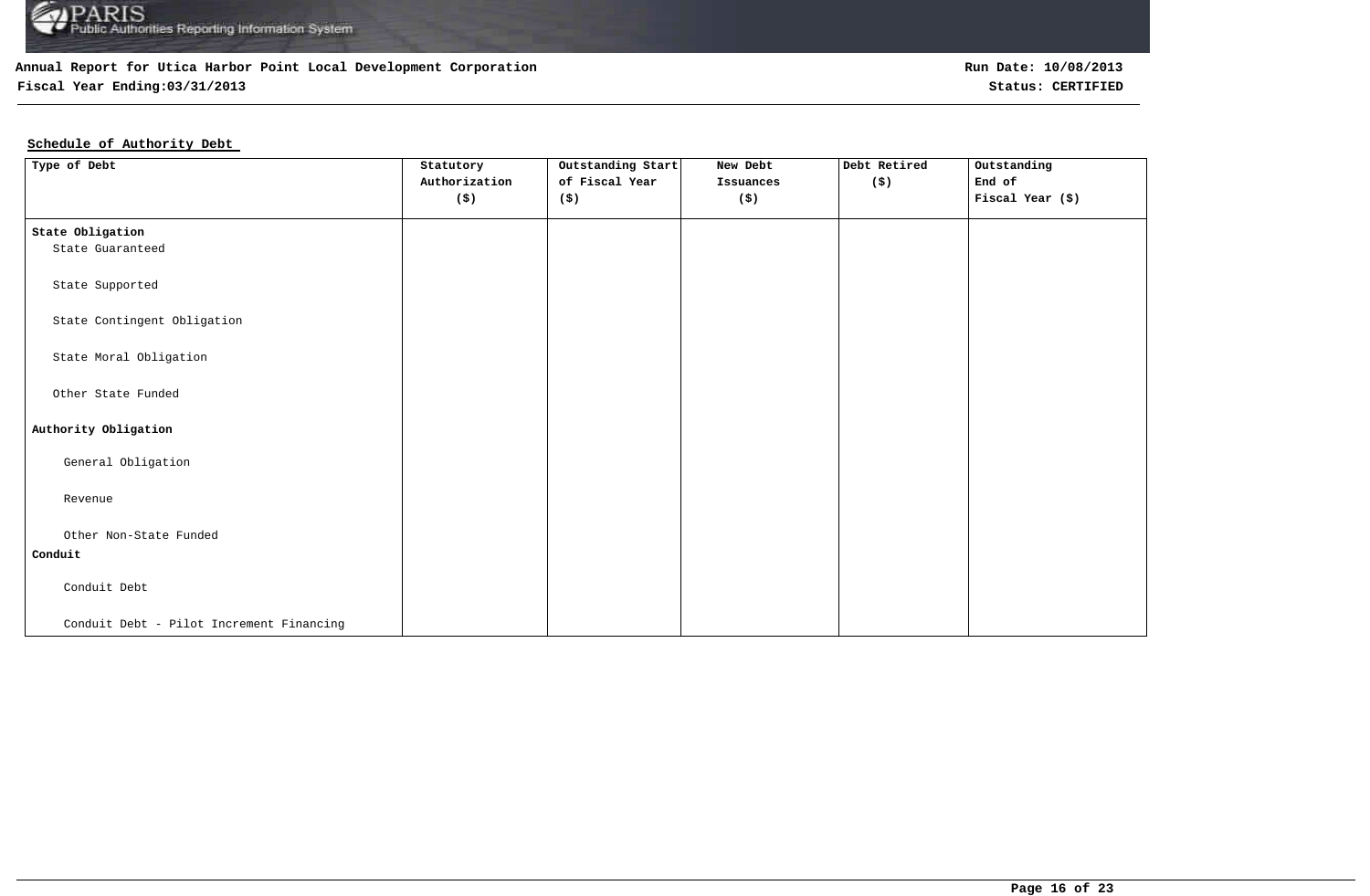

**Annual Report for Utica Harbor Point Local Development Corporation Fiscal Year Ending:03/31/2013 Status: CERTIFIED**

**Run Date: 10/08/2013**

**Real Property Acquisition/Disposal List** 

**This Authority has indicated that it had no real property acquisitions or disposals during the reporting period.**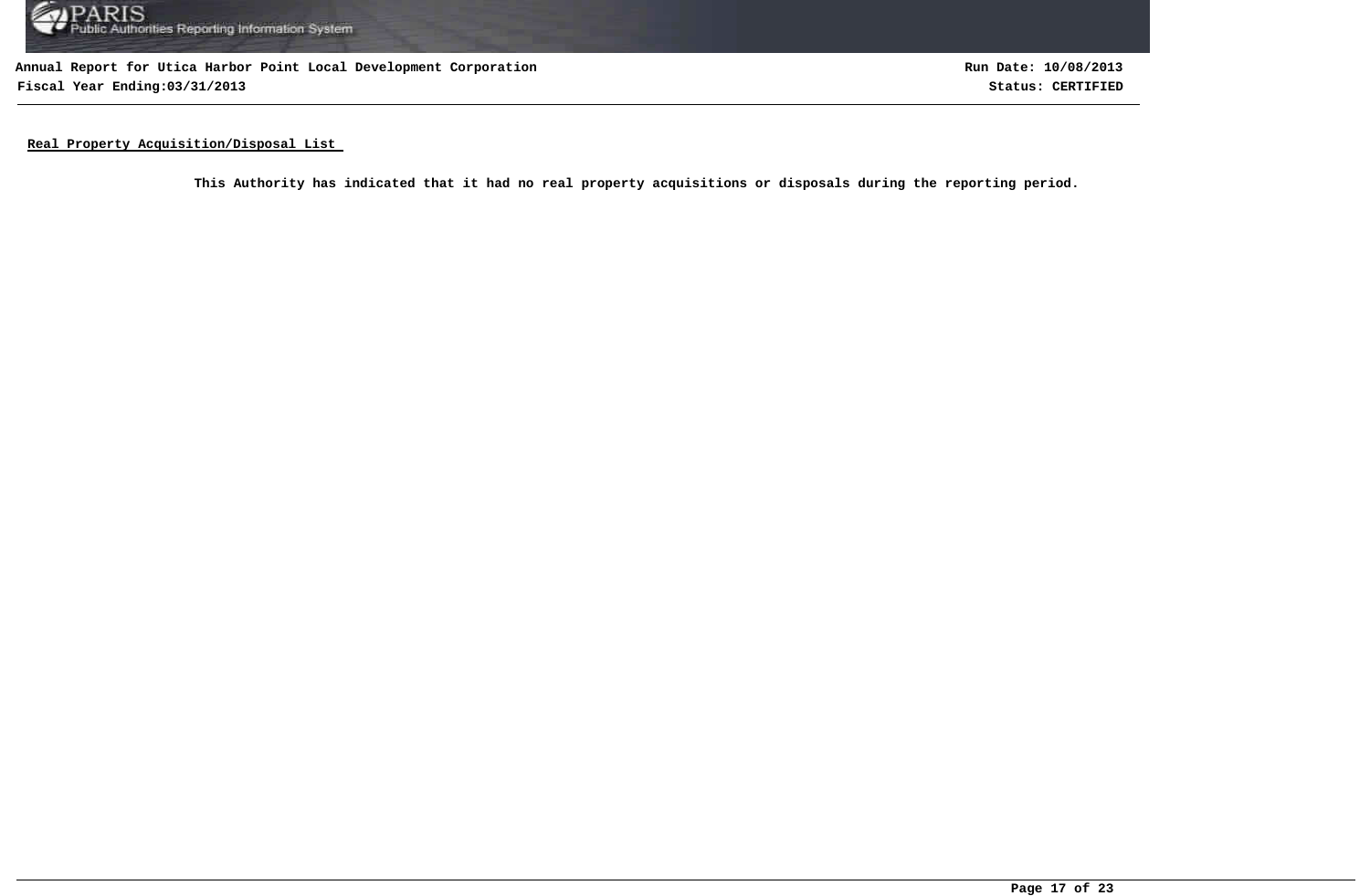

**Annual Report for Utica Harbor Point Local Development Corporation Fiscal Year Ending:03/31/2013 Status: CERTIFIED**

**Run Date: 10/08/2013**

**Personal Property** 

This Authority has indicated that it had no personal property disposals during the reporting period.<br>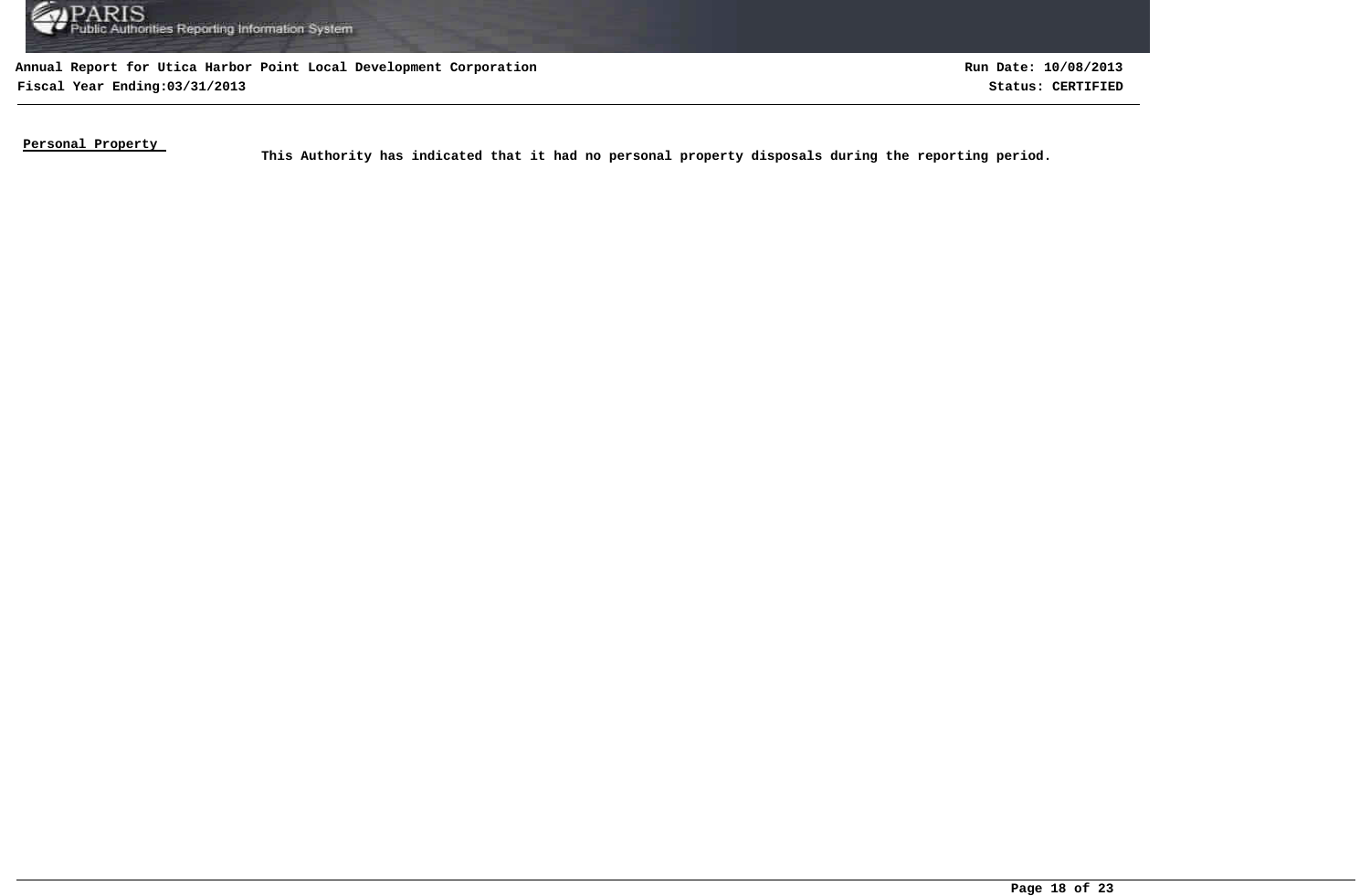### **Fiscal Year Ending:03/31/2013 Status: CERTIFIED**

#### **Property Documents**

| Question                                                                             | Response | URL (if applicable) |
|--------------------------------------------------------------------------------------|----------|---------------------|
| 1. In accordance with Section 2896(3) of PAL, the Authority is required to prepare a | No       |                     |
| report at least annually of all real property of the Authority. Has this report been |          |                     |
| prepared?                                                                            |          |                     |
| 2. Has the Authority prepared policies, procedures, or guidelines regarding the use, | No       |                     |
| awarding, monitoring, and reporting of contracts for the acquisition and disposal of |          |                     |
| property?                                                                            |          |                     |
| 3. In accordance with Section 2896(1) of PAL, has the Authority named a contracting  | Yes      |                     |
| officer who shall be responsible for the Authority's compliance with and enforcement |          |                     |
| of such quidelines?                                                                  |          |                     |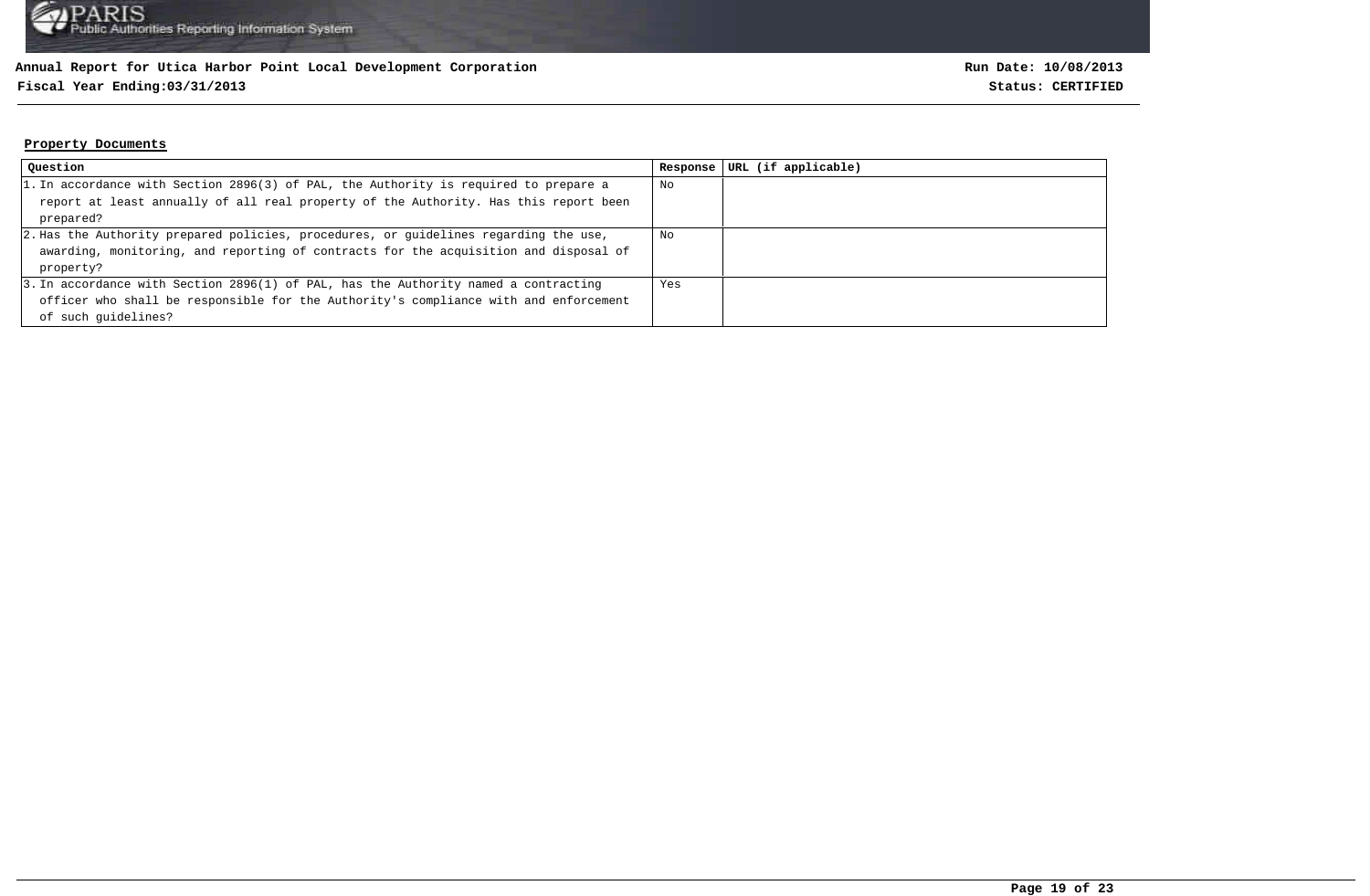

**Fiscal Year Ending:03/31/2013 Status: CERTIFIED**

**Run Date: 10/08/2013**

**Grant Information**

**This Authority has indicated that it did not award any grants during the reporting period.**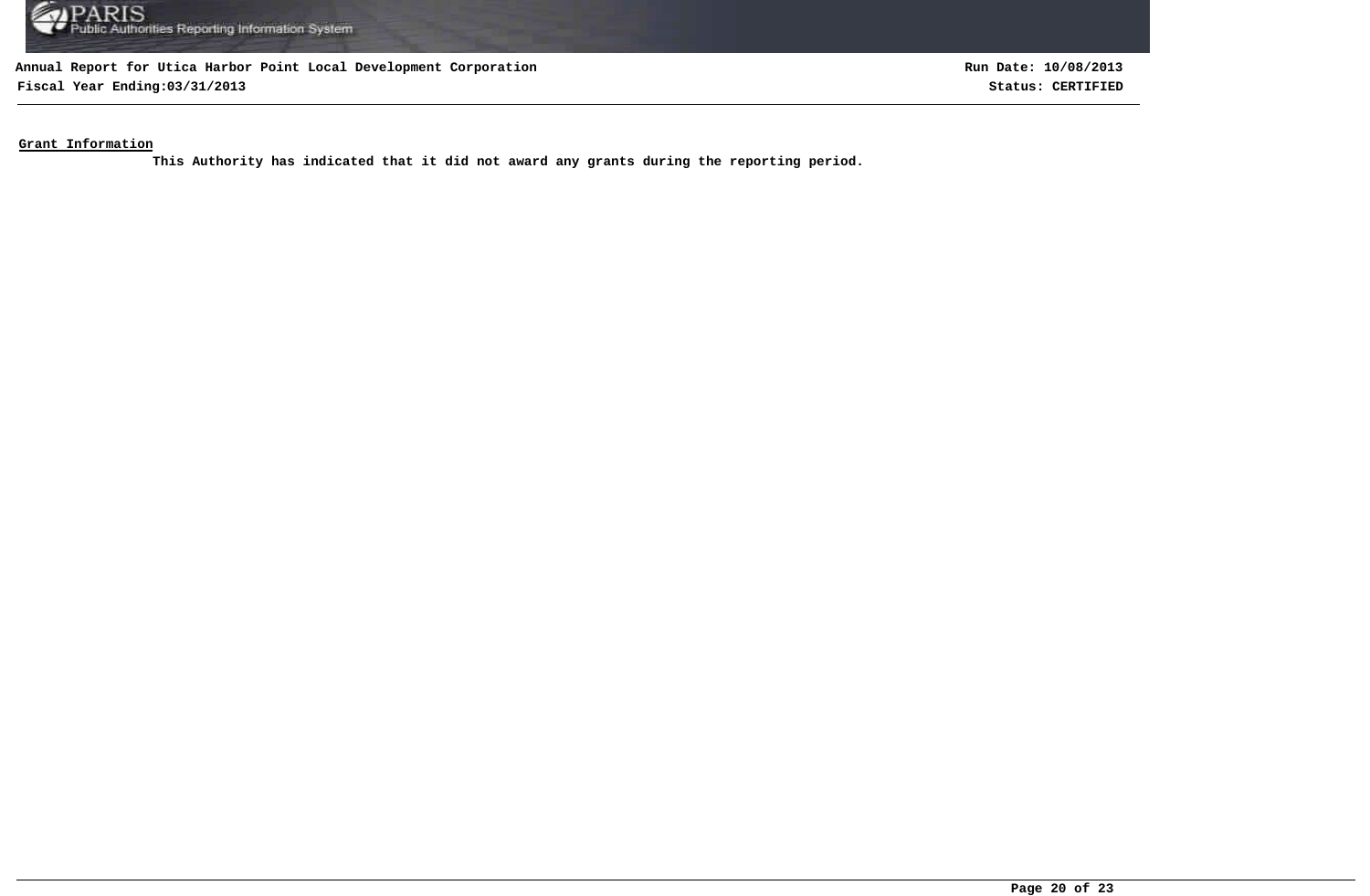

**Fiscal Year Ending:03/31/2013 Status: CERTIFIED**

**Run Date: 10/08/2013**

**Loan Information**

**This Authority has indicated that it did not award any loans during the reporting period.**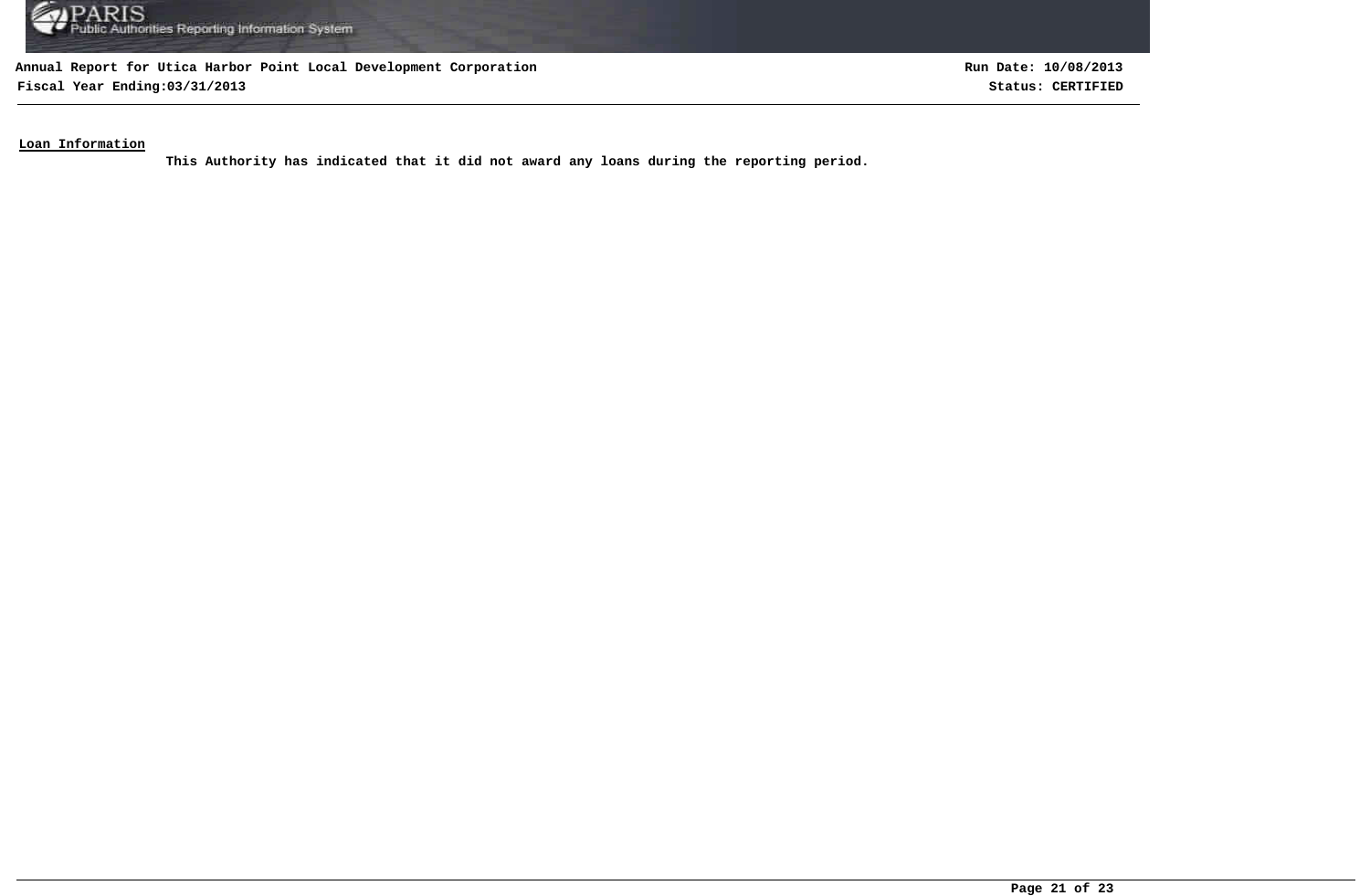

**Fiscal Year Ending:03/31/2013 Status: CERTIFIED**

**Run Date: 10/08/2013**

**Bond Information**

**This Authority has indicated that it did not have any outstanding bonds during the reporting period.**